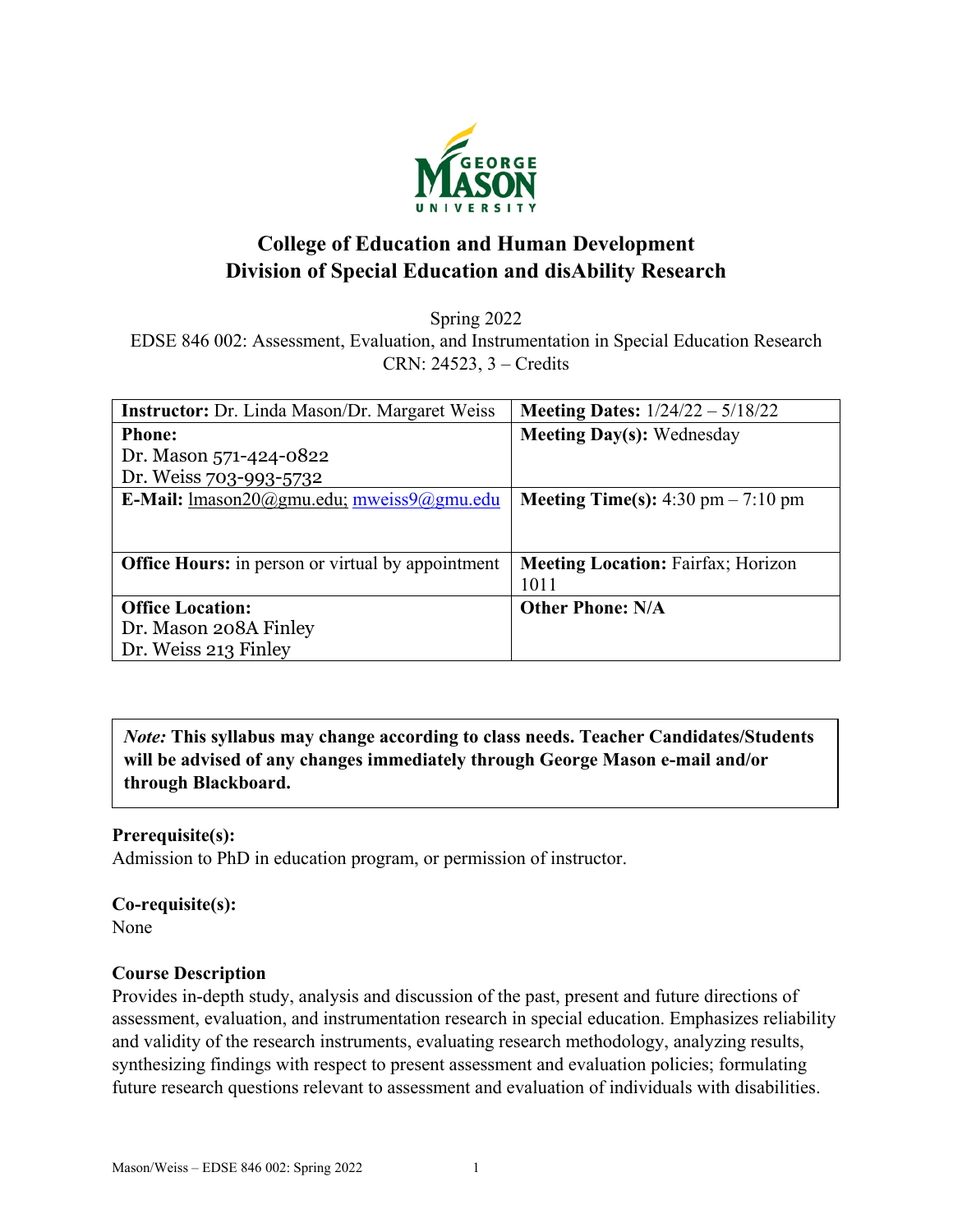### **Advising Contact Information**

Please make sure that you are being advised on a regular basis as to your status and progress in your program. Students in Special Education and Assistive Technology programs can contact the Special Education Advising Office at 703-993-3670 or [speced@gmu.edu](mailto:speced@gmu.edu) for assistance. All other students should refer to their assigned program advisor or the Mason Care Network (703- 993-2470).

### **Course Delivery Method**

Learning activities include the following:

- 1. Class lecture and discussion
- 2. Application activities
- 3. Small group activities and assignments
- 4. Video and other media supports
- 5. Research and presentation activities
- 6. Electronic supplements and activities via Blackboard

### **Learner Outcomes**

Describe various methodologies used in special education assessment and evaluation research.

- 1. Analyze the reliability and validity of research instruments.
- 2. Determine the implementation mechanisms for various assessment and evaluation procedures in special education.
- 3. Demonstrate how to analyze and synthesize special education assessment research.
- 4. Describe issues surrounding special education assessment research.
- 5. Develop and present an applied project investigating a selected topic in special education assessment and evaluation.

### **Professional Standards**

Not applicable.

# **Required Texts**

There is no required text for this course. All required readings will be posted on Blackboard.

### **Recommended Texts**

American Psychological Association*.* (2020). *Publication manual of the American Psychological Association* (7th ed.). <https://doi.org/10.1037/0000165-000>

### **Additional Readings**

As assigned. See Appendix B for partial list. All assigned readings will be posted on Blackboard.

### **Course Performance Evaluation**

Students are expected to submit all assignments on time in the manner outlined by the instructor (e.g., Blackboard, VIA, hard copy).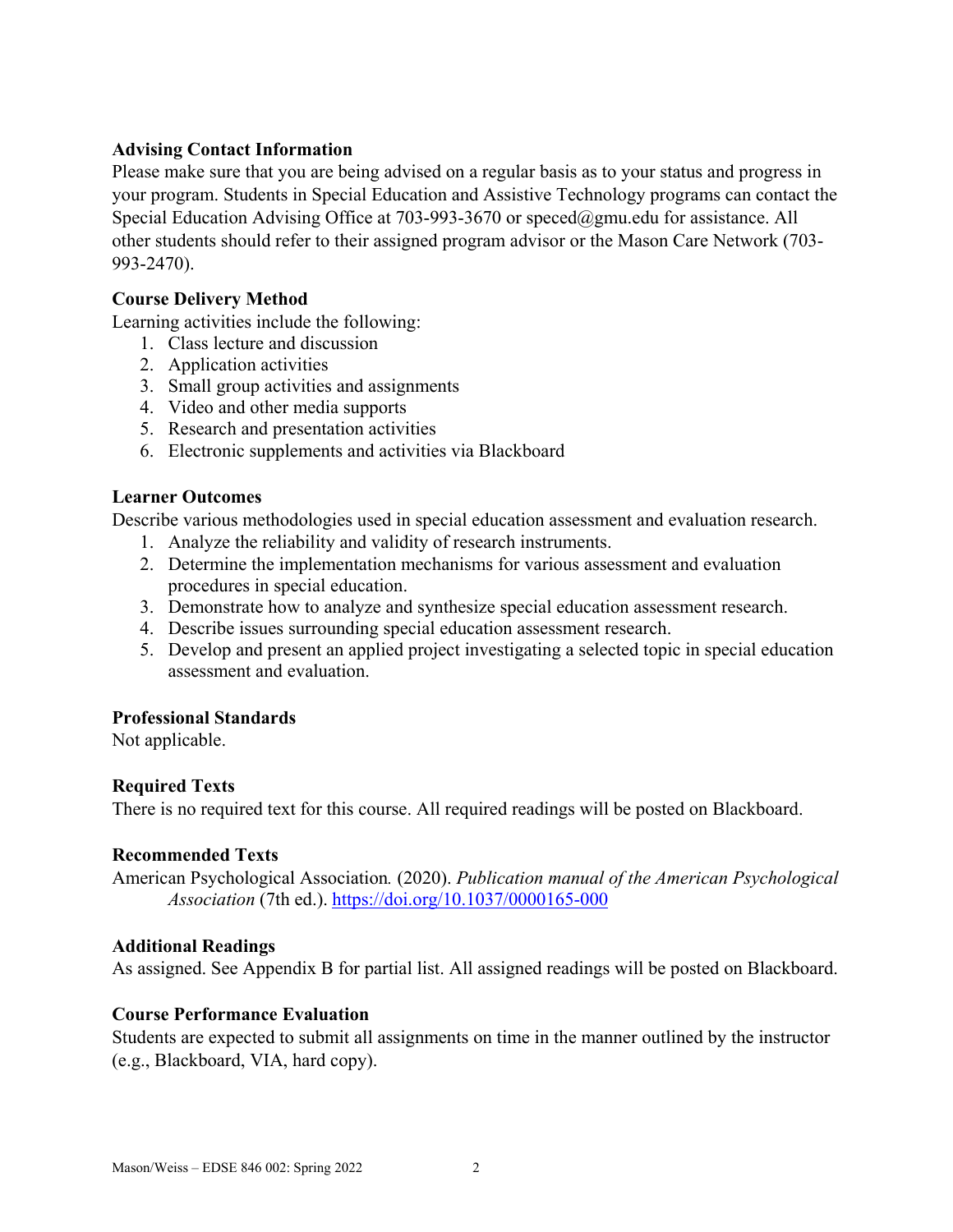### **VIA Performance-Based Assessment Submission Requirement**

It is critical for the special education program to collect data on how our students are meeting accreditation standards. Every teacher candidate/student registered for an EDSE course with a required Performance-based Assessment (PBA) is required to upload the PBA to VIA (regardless of whether a course is an elective, a one-time course or part of an undergraduate minor). A PBA is a specific assignment, presentation, or project that best demonstrates one or more CEC, InTASC or other standard connected to the course. A PBA is evaluated in two ways. The first is for a grade, based on the instructor's grading rubric. The second is for program accreditation purposes. Your instructor will provide directions as to how to upload the PBA to VIA.

For EDSE 846, the required PBA is (NO ASSESSMENT REQUIRED FOR THIS COURSE). Please check to verify your ability to upload items to VIA before the PBA due date.

### *Assignments and/or Examinations*

**Performance-based Assessment** None **College Wide Common Assessment**  None

### *Other Assignments*

# **Weekly Homework (36 points; 3 pts each for 12 weeks)**

One of the purposes of this course is to provide students with the opportunity to complete a focused study and critique of the measures used by authors of studies in an area of particular interest to the student. Given that, each class session, students are expected to bring to class at least one study in their area of interest in which the authors have used a measure that will be the topic of discussion for that session. For example, when standardized assessments are the topic for the class session, a student interested in reading might evaluate and bring to class a study that uses the Woodcock Reading Mastery Test to measure one of the variables of interest.

To complete this weekly assignment, the student will identify and read the study with the related measure. The student will then complete the template in Appendix A BEFORE class and submit the completed template to the OneDrive document folder for the week [\(https://gmuedu](https://gmuedu-my.sharepoint.com/:f:/g/personal/lmason20_gmu_edu/Ep8lW7OnddNKu3EmBjKDLDsBMcnE_ikkjUzDWOUgy_ScCw?e=xnFU0K)[my.sharepoint.com/:f:/g/personal/lmason20\\_gmu\\_edu/Ep8lW7OnddNKu3EmBjKDLDsBMcnE](https://gmuedu-my.sharepoint.com/:f:/g/personal/lmason20_gmu_edu/Ep8lW7OnddNKu3EmBjKDLDsBMcnE_ikkjUzDWOUgy_ScCw?e=xnFU0K) ikkjUzDWOUgy ScCw?e=xnFU0K) and to the Blackboard site assignment (for private feedback).

In class, students will participate in small groups to discuss and critique their findings, using material learned in class. See Course Schedule for class session topics.

# **Project Proposal (10 points)**

For class in Week 7, students will submit a proposal outlining what they plan to do for their Final Project to the class OneDrive site [\(https://gmuedu](https://gmuedu-my.sharepoint.com/:f:/g/personal/lmason20_gmu_edu/EpBJLCY3LNJGoDuBJ3faMPMBXcGZ7wUtYhFF2zwTHc8-Kw?e=67Qa3p)[my.sharepoint.com/:f:/g/personal/lmason20\\_gmu\\_edu/EpBJLCY3LNJGoDuBJ3faMPMBXcGZ](https://gmuedu-my.sharepoint.com/:f:/g/personal/lmason20_gmu_edu/EpBJLCY3LNJGoDuBJ3faMPMBXcGZ7wUtYhFF2zwTHc8-Kw?e=67Qa3p) [7wUtYhFF2zwTHc8-Kw?e=67Qa3p\)](https://gmuedu-my.sharepoint.com/:f:/g/personal/lmason20_gmu_edu/EpBJLCY3LNJGoDuBJ3faMPMBXcGZ7wUtYhFF2zwTHc8-Kw?e=67Qa3p). and to the Blackboard site assignment (for private feedback).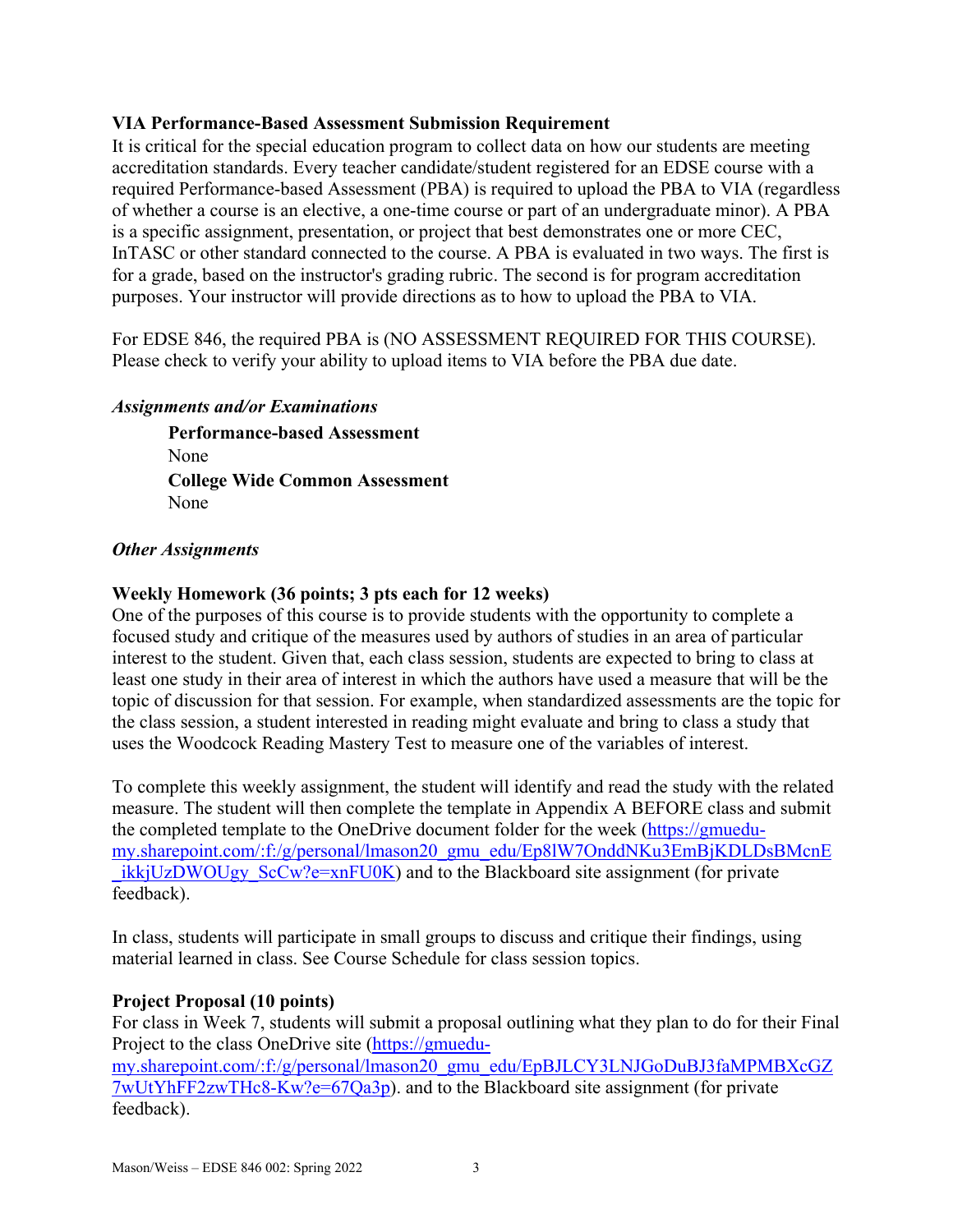The format and description of the information to be included in the proposal is available on Blackboard.

# **Applied Project (40 points)**

*Option 1: Individual Research Review Paper*

You may select to complete a traditional or integrative research review paper of a selected area in special education assessment and evaluation. Your paper should focus on the identification, analysis, and evaluation of the measures. You should also prepare materials based on the paper to present to the class. Specifically,

- Select a research topic of interest in special education.
- Complete a literature search of Psych Info and other relevant databases to identify relevant original research articles (this can also include studies used in weekly assignments)
- Obtain and read original research articles.
- Develop a coding system to organize your articles based on the measures used in the studies
- Code, organize, analyze, and synthesize the information about measures from the articles.
- Write the paper using the American Psychological Association Publication Manual (6th
- edition) guidelines:
	- o Title Page
	- o Abstract
	- o Introduction and Purpose
	- o Method (literature search procedures)
	- o Results (this is the section that will vary according to your specific articles)
		- Overall characteristics of the studies (number of articles, participant characteristics, disability areas,
		- General descriptions of assessment/evaluation procedures
		- Overall findings of the assessment/evaluation procedures related to the research questions; and
		- General quality of studies
	- o Discussion Summary and Conclusions
	- o References

# *Option 2: Research Application Project*

The research application project is designed to provide experience in designing and implementing a research application project in special education. This applied research project may focus on the design, development, piloting, evaluation and refinement of measure or may use an already established measure. The following format must be followed:

# Questions of the Research Application Project:

- Sample questions:
	- o How does on-going assessment impact teachers' instructional decision making in content areas for middle school students with SLD?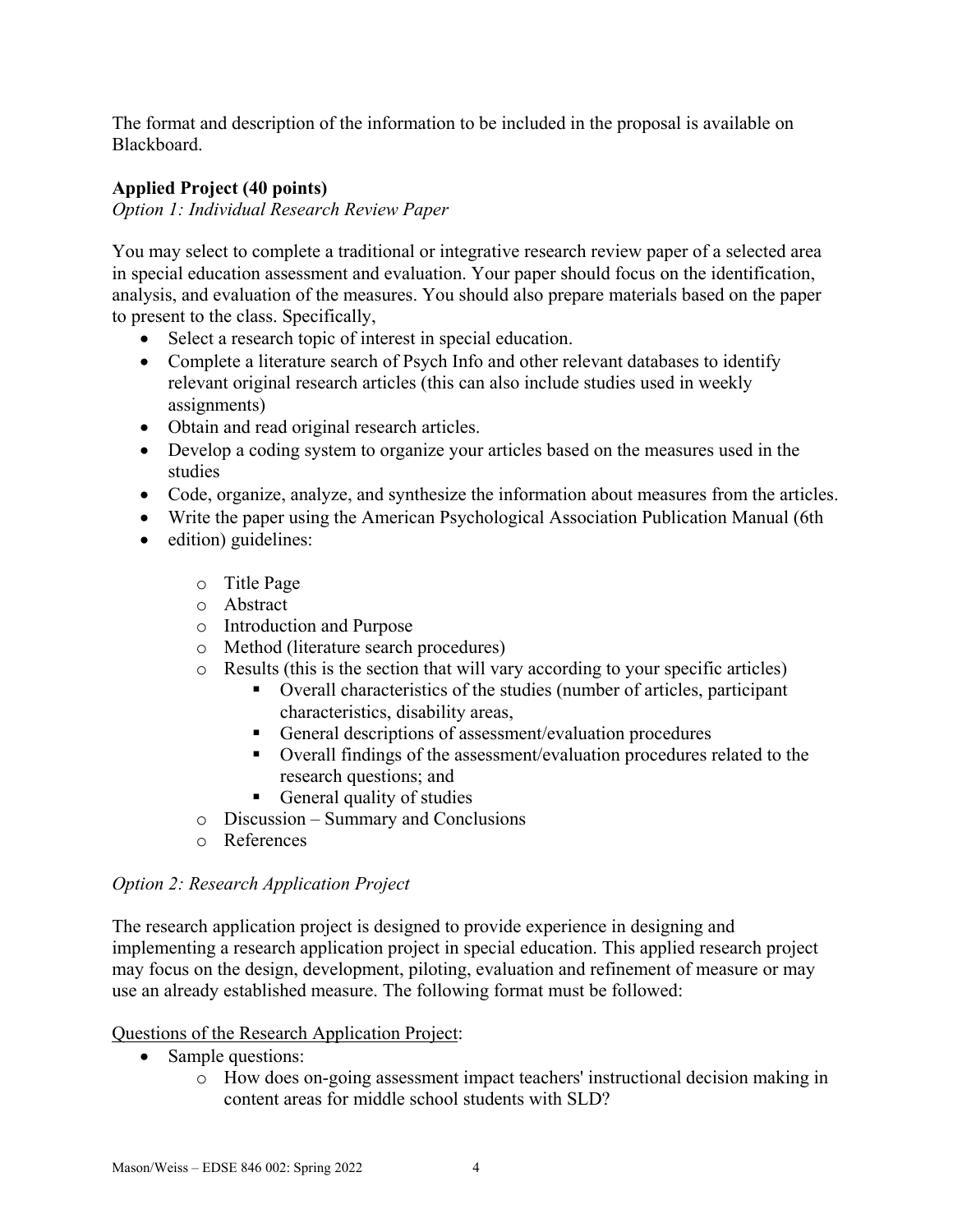o What is the reliability and validity of the Assistive Technology Attitude Scale developed for measuring teachers' attitudes toward assistive technology?

Background Literature:

Provide a brief description of the background literature that indicates a need for your question.

Design/Method of the Project:

This section will be based upon your question. There are a variety of methodologies you could select to investigate your selected question.

Participants: Use the following marker variables as guidelines to describe the participants in your applied project (may be students, in-service teachers, pre-service teachers, etc.). Report the data on:

• Participants' overall characteristics (e.g., age, gender, ethnicity, socio-economic status, etc.)

• Participants' specific characteristics (e.g., years of teaching experience, disability category,

achievement scores, etc.)

• Setting (e.g., size, location, etc.)

Materials: Carefully describe all of the materials that were used in your project. Attach copies of the precise materials used in all conditions, including any teacher materials and student materials. This also includes describing fidelity of implementation materials.

Testing materials: Carefully describe all of the testing materials that were developed and/or used. Include copies of any surveys, interview protocols, observation protocols, and/or pre/posttests. Remember these measures will be used to describe whether or not your methods were "EFFECTIVE." You may want to develop and validate a criterion-referenced test of participant's knowledge (pretest/posttest), attitude measures (e.g., I incorporate technology in my classroom instruction. 1 2 3 4 5), as well as include a measure of observable data (e.g., audio or videotape participants).

Procedure: Carefully describe in a step-by-step fashion what you did. Use subheadings if you have multiple conditions (for example, daily assessments of students' performance to guide the instructional decision making).

Testing procedures: Describe how the measures were administered. For example, identify whether there was group versus individual implementation.

Scoring procedures: Describe how the measures were scored. For example, if tests consisted of multiple choice items, scoring is usually straight forward, however, if short answer items were used, then what was the scoring criteria? Did you have multiple raters completing an observational tool of a 1st year special education teacher in the classroom? Describe reliability of scoring and observations.

Data Sources: Provide a listing of all of the sources of data you obtained. We will use this list to help determine the appropriate data analyses procedures.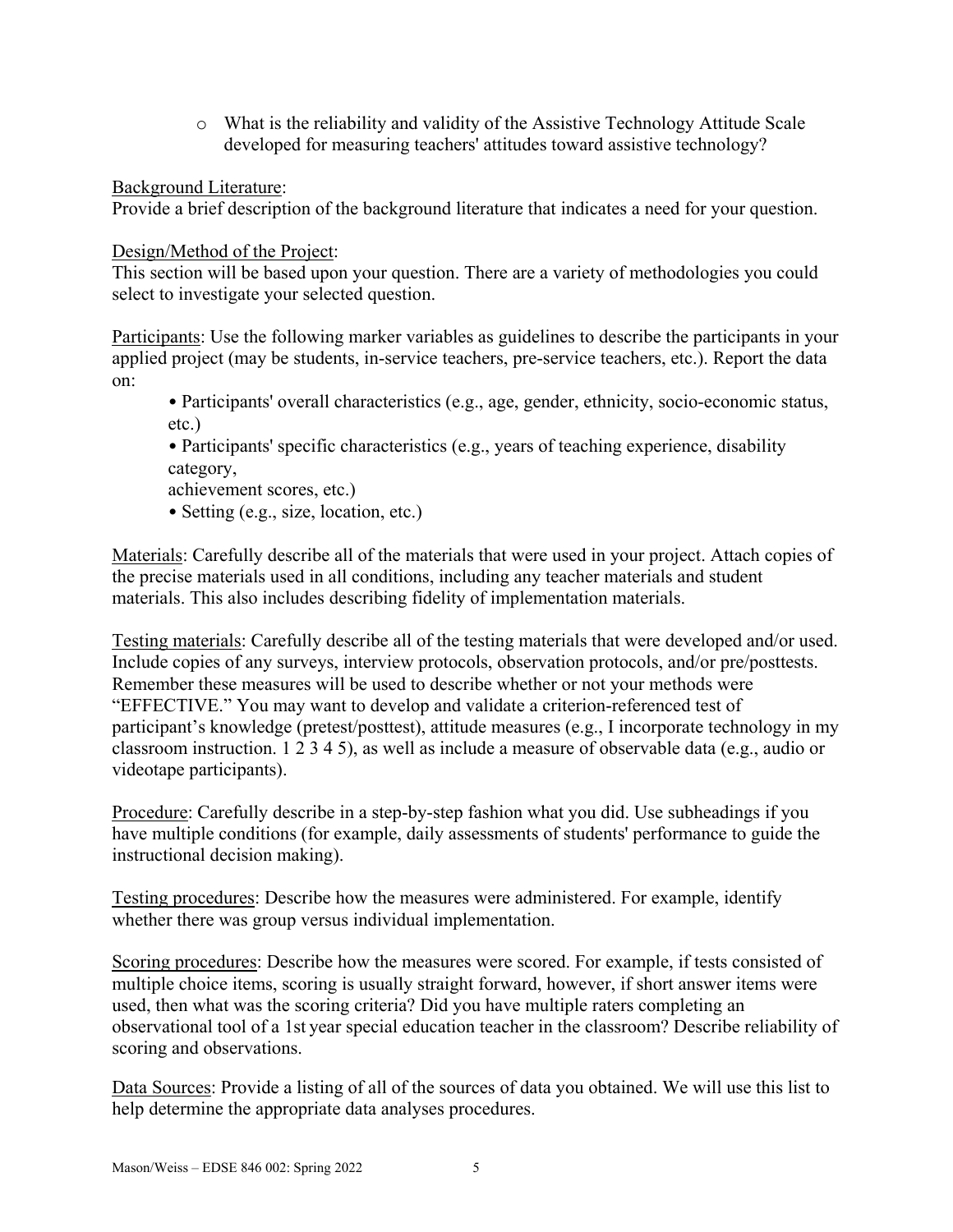Results: Describe results all of the dependent variables. You can present individual scores (use the same ID#s used in the demographic data sheets) and then compute a column average (we will learn several statistical tests that you will be able to use for calculating reliability of your instrument and analyzing your data).

Discussion: Provide a discussion of your findings. The first few sentences can provide summary accounts of the findings. For example, method A clearly facilitates an intervention completed with high fidelity, as every teacher's student in method A received 10 points higher on the unit test. Or the instrument has proven to be a reliable and valid mechanism for measuring teachers' attitudes.

Provide some insights as to why you might have obtained the findings. Provide a summary paragraph describing what you learned from the application project and how you could implement projects like this in your teaching to determine which methods work best with your students.

### *Assignment Summary*

| Weekly Homework      | 36 points  |
|----------------------|------------|
| Project Proposal     | 10 points  |
| Final Project and    | 54 points  |
| Presentation         |            |
| <b>Total Points:</b> | 100 points |

# **Course Policies and Expectations**

### *Attendance/Participation*

This course is designed as a lecture and discussion. It is expected that you will participate in class activities (including on-line discussion for any on-line class sessions) and complete weekly reading and written assignments as assigned. Our intention is that our time together will be spent in discussion, questioning, and thinking about measurement in research. Your attendance and engagement are critical to the success of this class. We will work diligently to make the class a safe space for differing perspectives and ideas that are based on evidence. We will also attempt to push and challenge you to see multiple perspectives (as we anticipate you will do for us) with professionalism. Therefore, students are expected to (a) attend all classes during the course, (b) arrive on time, (c) stay for the duration of the class time, (d) show evidence of having read/studied material, and (e) participate actively and appropriately in class discussions. If you are unable to attend class, it is your responsibility to make arrangements (with another student) for obtaining notes, handouts, and lecture details. Students who are absent are held responsible for the material covered and assignments given and due. If at any time, you do not feel safe to share your ideas, contact either of us immediately.

# *Late Work*

All assignments should be submitted via Blackboard or OneDrive by the due date. Assignments will not be accepted late unless prior arrangements with the instructor have been made. In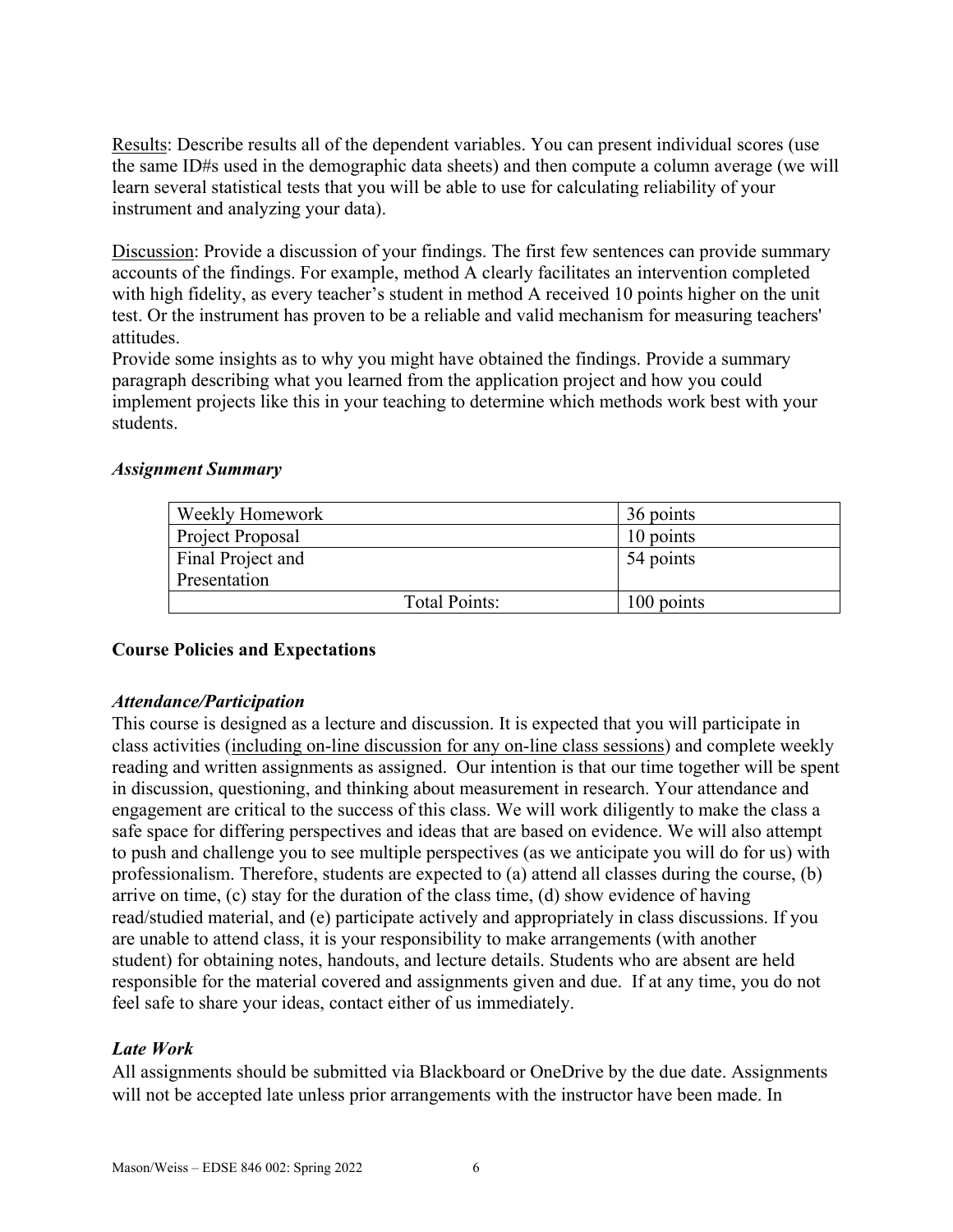fairness to students who make the effort to submit work on time, points (equivalent to 1 letter grade) will be deducted from the final grade for the late assignment.

# *Other Information*

**Communication with Dr. Weiss.** The most efficient way to contact me is through email. I check email daily at least at 9am and 2pm Monday through Friday. If your email has reached me by either of those times, I will respond immediately. Otherwise, I will respond within 24 hours during the week. On weekends, I check my Mason account on Sundays and will respond to all received then. I am happy to arrange a convenient time to meet with you individually, if you would prefer. Please contact me via email to arrange.

**Communication with Dr. Mason.** The most efficient way to contact me is through email. You may also text me between 9am and 9pm, if you are unable to access your email easily and have an immediate concern that needs to be addressed. If I do not respond within a few hours, it is because I am in meetings, in a school, at a conference, or travelling. For a individual conference, please contact me vis email to arrange.

# **Grading**

To compute final course grades; divide "earned points" by "possible points" for percentage.

|  | $R = 95-100\%$ $A = 90-94\%$ $B = 86-89\%$ $B = 80-85\%$ $B = 77-79\%$ $C = 70-76\%$ $F = 70\%$ |  |  |
|--|-------------------------------------------------------------------------------------------------|--|--|

**\*Note:** The George Mason University Honor Code will be strictly enforced. See [Academic](https://oai.gmu.edu/)  [Integrity Site](https://oai.gmu.edu/) [\(https://oai.gmu.edu/\)](https://oai.gmu.edu/) and [Honor Code and System](https://catalog.gmu.edu/policies/honor-code-system/)

[\(https://catalog.gmu.edu/policies/honor-code-system/\)](https://catalog.gmu.edu/policies/honor-code-system/). Students are responsible for reading and understanding the Code. "To promote a stronger sense of mutual responsibility, respect, trust, and fairness among all members of the George Mason University community and with the desire for greater academic and personal achievement, we, the student members of the university community, have set forth this honor code: Student members of the George Mason University community pledge not to cheat, plagiarize, steal, or lie in matters related to academic work." Work submitted must be your own new, original work for this course or with proper citations.

# **Professional Dispositions**

Students are expected to exhibit professional behaviors and dispositions at all times. See [Policies](https://cehd.gmu.edu/students/polices-procedures/)  [and Procedures](https://cehd.gmu.edu/students/polices-procedures/) [\(https://cehd.gmu.edu/students/polices-procedures/\)](https://cehd.gmu.edu/students/polices-procedures/).

# **Class Schedule**

\*Note: Faculty reserves the right to alter the schedule as necessary, with notification to students.

| <b>Week/Date</b>     | <b>Topic and Activities</b>    | <b>Readings &amp; Assignment Due</b>                                                                                                                                                                                     |
|----------------------|--------------------------------|--------------------------------------------------------------------------------------------------------------------------------------------------------------------------------------------------------------------------|
| Week 1<br>January 26 | Course Overview<br>Foundations | Weekly homework-see BB<br>Abulela, M. A. A., & Harwell, M. (2019).<br>Strengthening inferences in quantitative education<br>studies conducted by novice researchers:<br>Capitalizing on standards for sampling, research |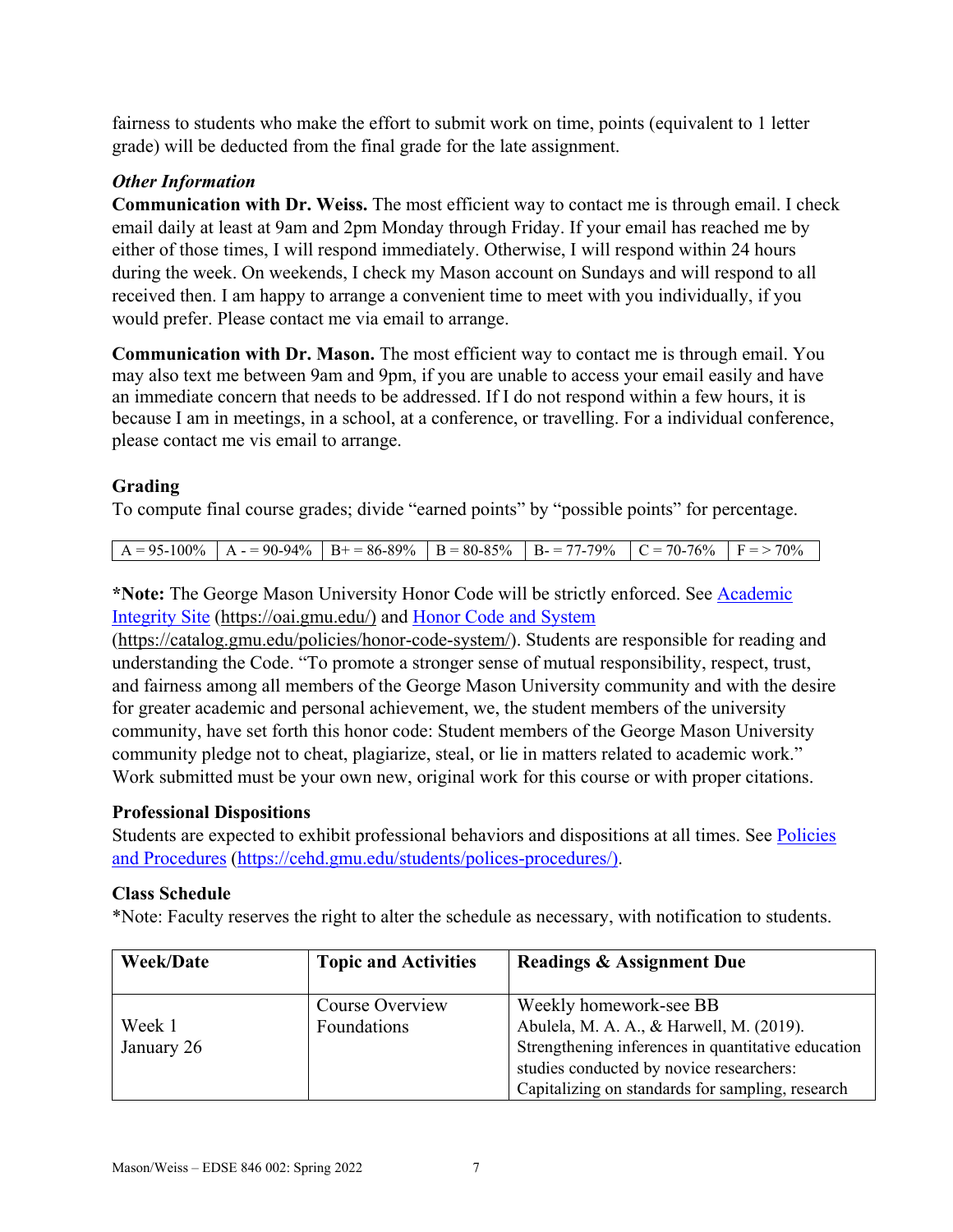|                       |                                                                  | design, and instrumentation. Research Highlights<br>in Education and Science. ISRES Publishing.<br>https://www.isres.org/books/chapters/9 13-02-<br>2020.pdf                                                         |
|-----------------------|------------------------------------------------------------------|----------------------------------------------------------------------------------------------------------------------------------------------------------------------------------------------------------------------|
|                       |                                                                  | U. S. Department of Education. (2013). Common<br>guidelines for education research and<br>development.<br>https://ies.ed.gov/pdf/CommonGuidelines.pdf                                                                |
|                       |                                                                  | Porter, T. (2021). Did it work? Reflections and<br>five humble questions to guide assessment.<br>Journal of Education. Online First<br>DOI: 10.1177/00220574211025064                                                |
| Week 2<br>February 2  | Foundations                                                      | Weekly homework-see BB<br>Jacob, R. T., Doolittle, F., Kemple, J., & Somers,<br>M.A. (2019). A framework for learning from null<br>results. Educational Researcher, 48(9), 580-589.<br>DOI: 10.3102/0013189X19891955 |
|                       |                                                                  | Kim, J. S. (2019). Making every study count:<br>Learning from replication failure to improve<br>intervention research. Educational Researcher,<br>48(9), 599-607. DOI:<br>10.3102/0013189X19891428                   |
|                       |                                                                  | Hill, H.C., & Erickson, A. (2019). Using<br>implementation fidelity to aid in interpreting<br>program impacts: A brief review. Educational<br>Researcher, 48(9), 590-598. DOI:<br>10.3102/0013189X19891436           |
| Week 3<br>February 9  | Issues in Measurement<br>Reliability and Validity<br>Adaptations | Weekly homework—see BB for assignment<br>and readings                                                                                                                                                                |
| Week 4<br>February 16 | Standardized<br>Assessments                                      | Weekly homework—see BB for assignment<br>and readings                                                                                                                                                                |
| Week 5<br>February 23 | Standardized<br>Assessments                                      | Weekly homework—see BB for assignment<br>and readings                                                                                                                                                                |
| Week 6<br>March 2     | <b>CBM</b> Measures                                              | Weekly homework—see BB for assignment<br>and readings                                                                                                                                                                |
| Week 7<br>March 9     | <b>Interviews and Focus</b><br>Groups                            | Project proposals submitted before class<br>begins                                                                                                                                                                   |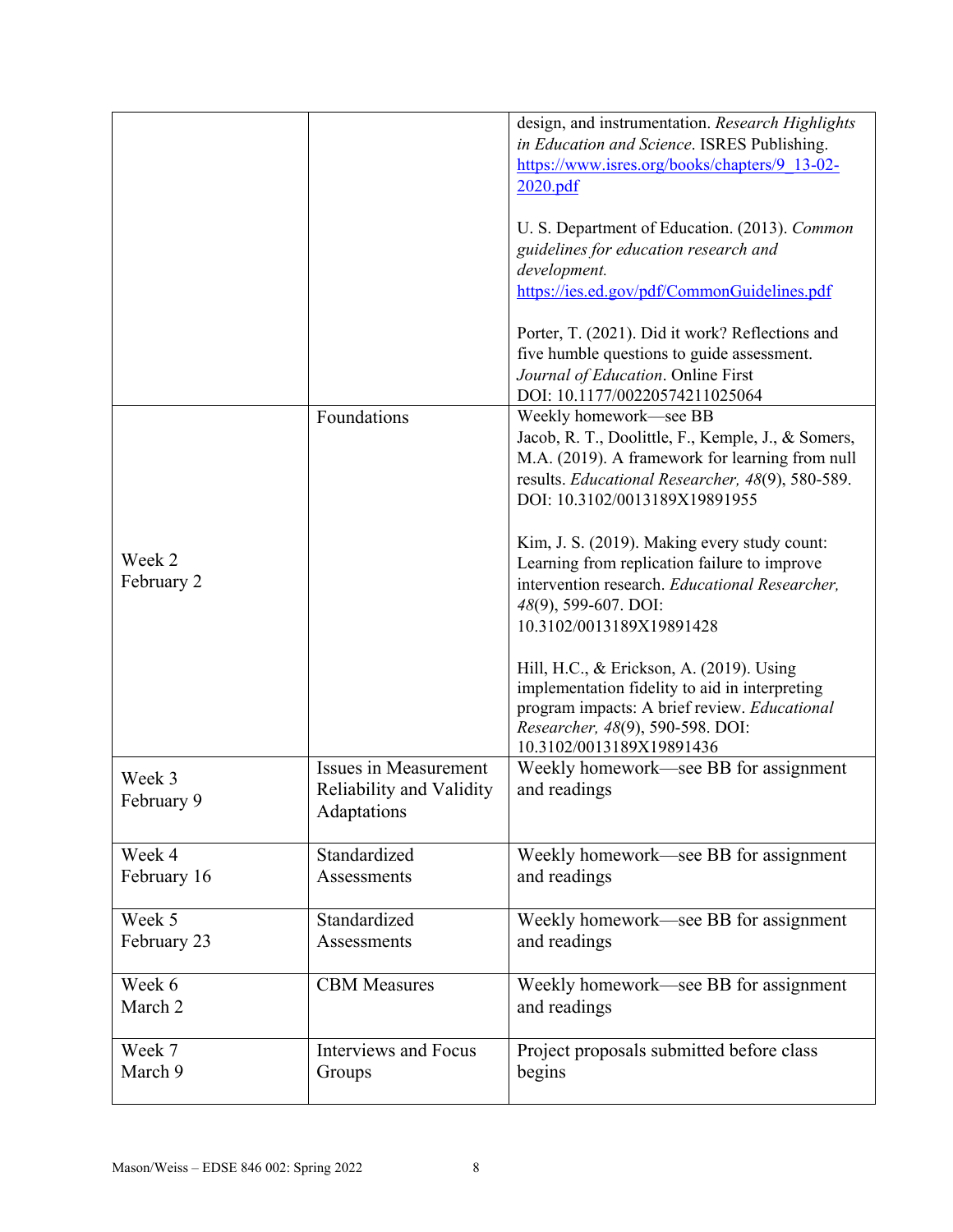|                                      |                                                                         | Weekly homework—see BB for assignment<br>and readings |
|--------------------------------------|-------------------------------------------------------------------------|-------------------------------------------------------|
| Spring Break - No<br><b>Class</b>    |                                                                         |                                                       |
| Week 8<br>March 23                   | <b>Observation Measures</b><br>Guest speaker:<br>Dr. Michael Kennedy    | Weekly homework—see BB for assignment<br>and readings |
| Week 9<br>March 30                   | <b>Observation Measures</b>                                             | Weekly homework—see BB for assignment<br>and readings |
| Week 10<br>April 6                   | Researcher-created<br>Measures<br>Guest speaker:<br><b>Stacie Brady</b> | Weekly homework—see BB for assignment<br>and readings |
| Week 11<br>April 13                  | Researcher-created<br><b>Measures</b>                                   | Weekly homework—see BB for assignment<br>and readings |
| Week 12<br><b>AERA on-line class</b> | <b>Surveys and Rating</b><br><b>Scales</b>                              | Weekly homework—see BB for assignment<br>and readings |
| Week 13<br>April 27                  | <b>Surveys and Rating</b><br><b>Scales</b>                              | Weekly homework—see BB for assignment<br>and readings |
| Week 14<br>May 4                     | Presentations                                                           |                                                       |

# **Core Values Commitment**

The College of Education and Human Development is committed to collaboration, ethical leadership, innovation, research-based practice, and social justice. Students are expected to adhere to these principles: See [Core Values](http://cehd.gmu.edu/values/) [\(http://cehd.gmu.edu/values/\)](http://cehd.gmu.edu/values/).

# **GMU Policies and Resources for Students**

### *Policies*

- Students must adhere to the guidelines of the Mason Honor Code. See Honor Code and [System](https://catalog.gmu.edu/policies/honor-code-system/) [\(https://catalog.gmu.edu/policies/honor-code-system/\)](https://catalog.gmu.edu/policies/honor-code-system/).
- Students must follow the university policy for Responsible Use of Computing. See [Responsible Use of Computing](http://universitypolicy.gmu.edu/policies/responsible-use-of-computing/) [\(http://universitypolicy.gmu.edu/policies/responsible-use](http://universitypolicy.gmu.edu/policies/responsible-use-of-computing/)[of-computing/\)](http://universitypolicy.gmu.edu/policies/responsible-use-of-computing/).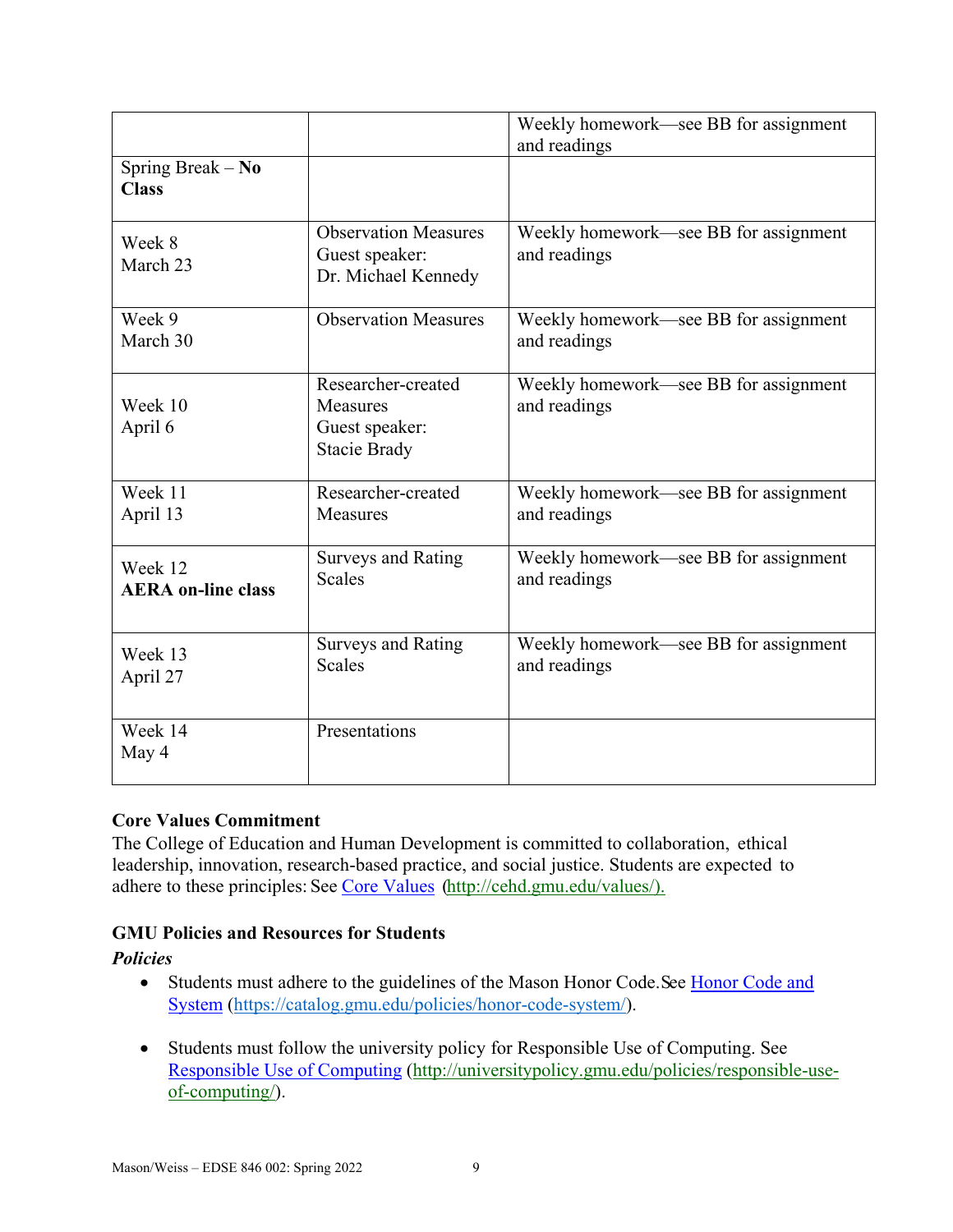- Students are responsible for the content of university communications sent to their Mason email account and are required to activate their account and check it regularly. All communication from the university, college, school, and program will be sent to students solely through their Mason email account.
- Students with disabilities who seek accommodations in a course must be registered with George Mason University Disability Services. Approved accommodations will begin at the time the written letter from Disability Services is received by the instructor. See [Disability Services](https://ds.gmu.edu/) [\(https://ds.gmu.edu/\)](https://ds.gmu.edu/).
- Students must silence all sound emitting devices during class unless otherwise authorized by the instructor.

# *Campus Resources*

- Support for submission of assignments to VIA should be directed to  $viahelp@gmu.edu$  or</u> [https://cehd.gmu.edu/aero/assessments.](https://cehd.gmu.edu/aero/assessments)
- Questions or concerns regarding use of [Blackboard](https://its.gmu.edu/knowledge-base/blackboard-instructional-technology-support-for-students/) should be directed to **Blackboard** [Instructional Technology Support for Students](https://its.gmu.edu/knowledge-base/blackboard-instructional-technology-support-for-students/) [\(https://its.gmu.edu/knowledge](https://its.gmu.edu/knowledge-base/blackboard-instructional-technology-support-for-students/)[base/blackboard-instructional-technology-support-for-students/\)](https://its.gmu.edu/knowledge-base/blackboard-instructional-technology-support-for-students/).

### **Notice of mandatory reporting of sexual assault, interpersonal violence, and stalking:**

As a faculty member, I am designated as a "Non-confidential Employee" and must report all disclosures of sexual assault, interpersonal violence, and stalking to Mason's Title IX Coordinator per University Policy 1202. If you wish to speak with someone confidentially, please contact one of Mason's confidential resources, such as Student Support and Advocacy Center (SSAC) at 703-380-1434 or Counseling and Psychological Services (CAPS) at 703-993- 2380. You may also seek assistance from Mason's Title IX Coordinator by calling 703-993- 8730, or emailing titleix $(\omega)$ gmu.edu.

**For additional information on the College of Education and Human Development, please visit our website [College of Education and Human Development](http://cehd.gmu.edu/) [\(http://cehd.gmu.edu/\)](https://cehd.gmu.edu/).**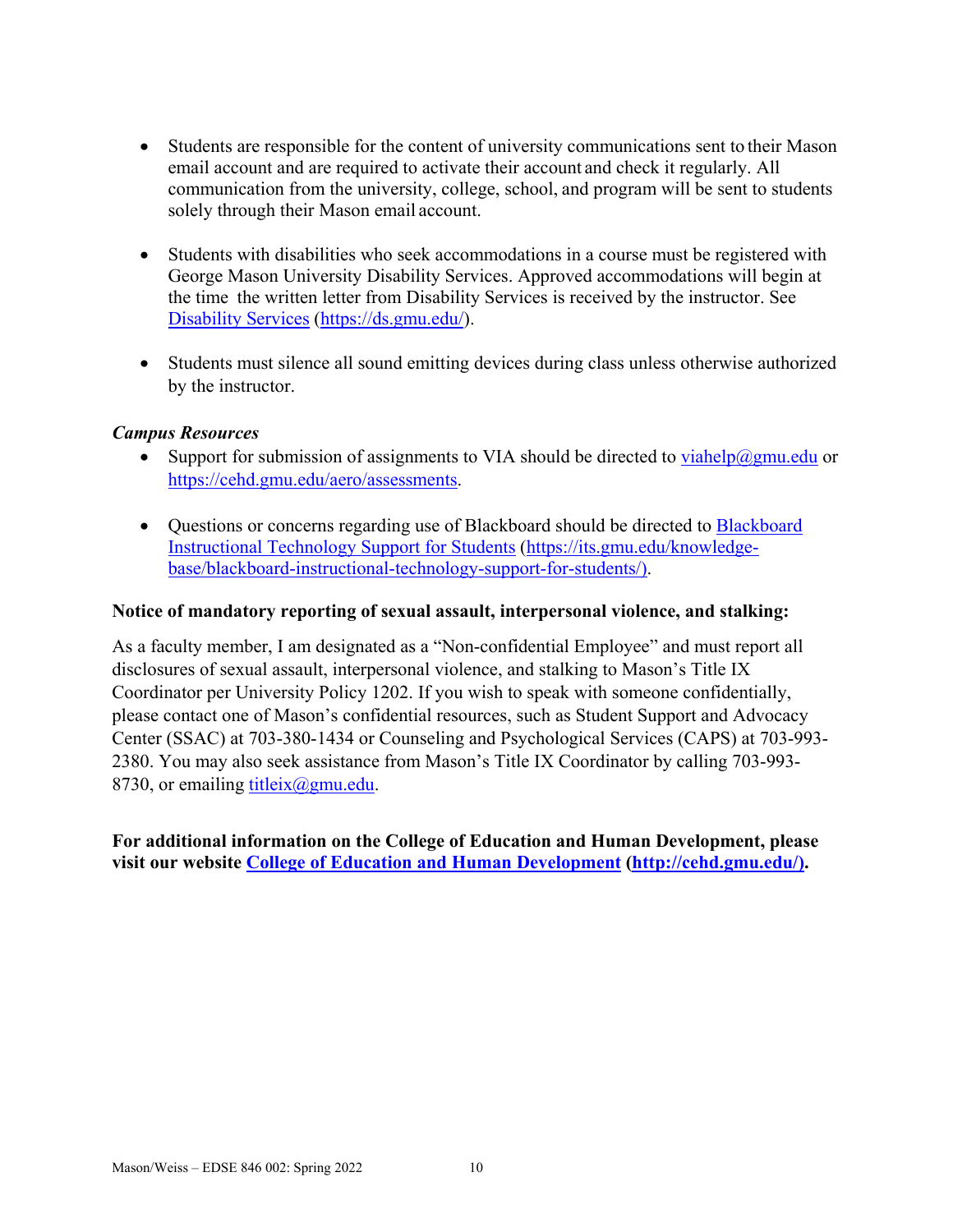### **Appendix A Weekly Homework Assignment Template and Directions**

### **Article Review Report**

One of the purposes of this course is to provide students with the opportunity to complete a focused study and critique of the measures used by authors of studies in an area of particular interest to the student. Given that, each class session, students are expected to bring to class at least one study in their area of interest in which the authors have used a measure that will be the topic of discussion for that session. For example, when standardized assessments are the topic for the class session, a student interested in reading might evaluate and bring to class a study that uses the Woodcock Reading Mastery Test to measure one of the variables of interest. For topics that repeat for more than one week, find a study that uses the type of measure for week 1 (e.g, standardized assessments) and for week 2, find a study that adapts the measure in some way (e.g., standardized assessments with atypical administration, accommodations, uses in different ways, etc.)

To complete this weekly assignment, the student will identify and read the study with the related measure. The student will then complete the template BEFORE class and submit the completed template to the OneDrive document folder for the week [\(https://gmuedu](https://gmuedu-my.sharepoint.com/:f:/g/personal/lmason20_gmu_edu/Ep8lW7OnddNKu3EmBjKDLDsBMcnE_ikkjUzDWOUgy_ScCw?e=xnFU0K)[my.sharepoint.com/:f:/g/personal/lmason20\\_gmu\\_edu/Ep8lW7OnddNKu3EmBjKDLDsBMcnE](https://gmuedu-my.sharepoint.com/:f:/g/personal/lmason20_gmu_edu/Ep8lW7OnddNKu3EmBjKDLDsBMcnE_ikkjUzDWOUgy_ScCw?e=xnFU0K)  $ikkiUzDWOUgy$  ScCw?e=xnFU0K). Include in your report the items below. The bolded items should be used as headings.

In class, students will participate in small groups to discuss and critique their findings, using material learned in class and their individual reports. See Course Schedule for class session topics.

### **APA reference**

**Abstract Summary**. Provide a brief (but complete) summary of the study:

- Purpose of study and research questions
- *What are the variables being measured according to the research questions?*
- Methods participants/setting, research design (can be bulleted)
- List all measures used in the study

**Measure Description**. Choose one measure in the study that is in the category of discussion/instruction for the class session. For that measure:

- Identify the specific research questions answered by the assessment
- Identify the variables evaluated/assessed by the measure
	- *(insert question below for adaptations)*

• Describe the measure in detail (e.g., sections, forms, response mode, administration type, scores/results generated)

- Provide all evidence of reliability and validity given about the measure
	- Note what psychometrics supported, or are needed, to evaluate the validity of the measure for study participants.
	- Note reliability, was this strong or weak?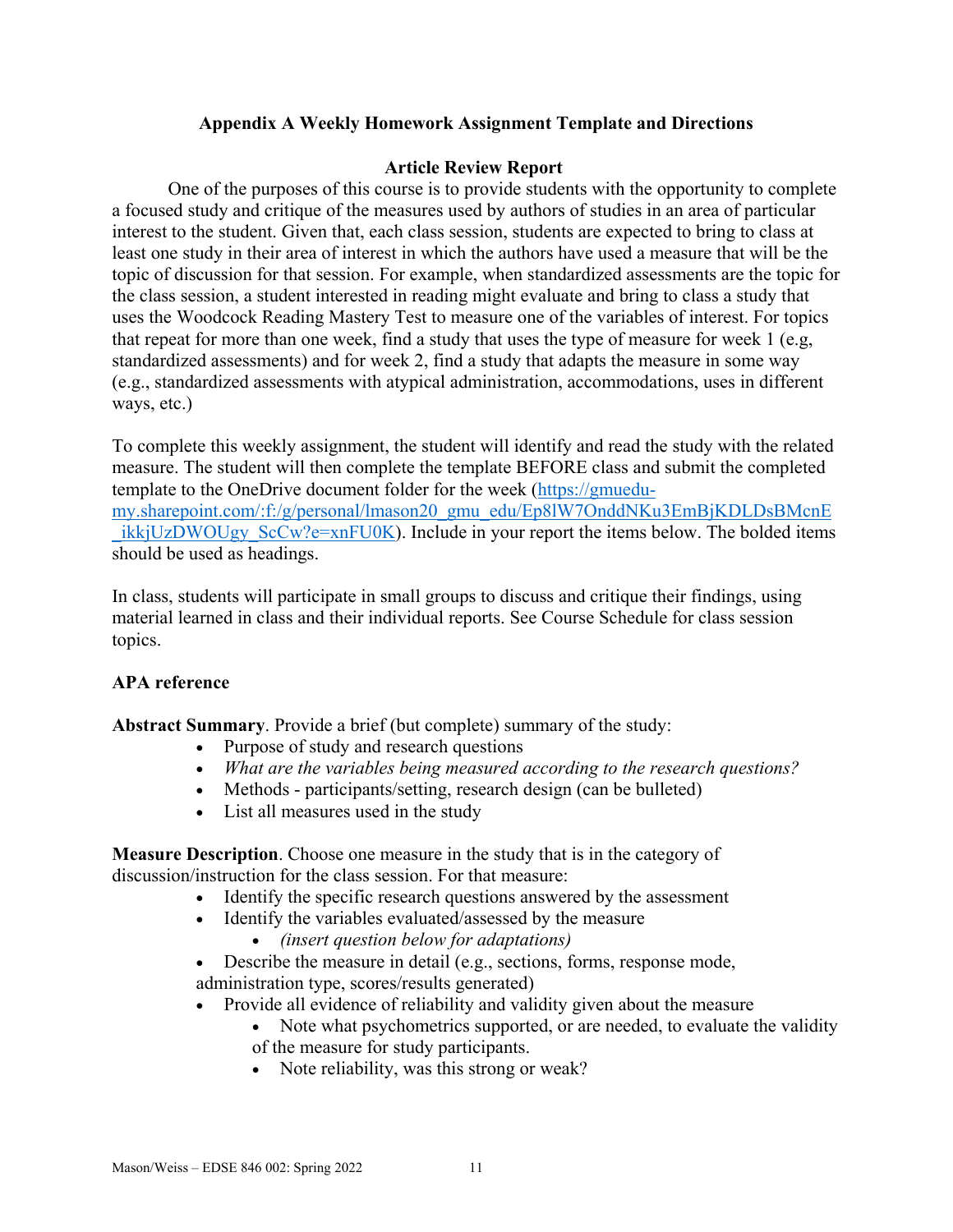**Measure Critique.** Answer the following questions about the measure:

- In what ways/aspects was the measure effective in answering the specific research question?
- Did the researchers use multiple measures to support findings or address the same variable? If so, describe how the identified measure worked in concert with other measures (or not)?
- What do researchers note as a limitation in the selected measure?
- In what ways/aspects would the measure have been more effective OR would an alternative have been more effective? Justify your answer

**Measure Adaptation**. If the measure you are evaluating was adapted for the research study,

- Describe how it was adapted for the study purpose, research questions, participants, and/or setting
- Was the adaptation effective or do additional adaptations need to be made? Justify your answer.